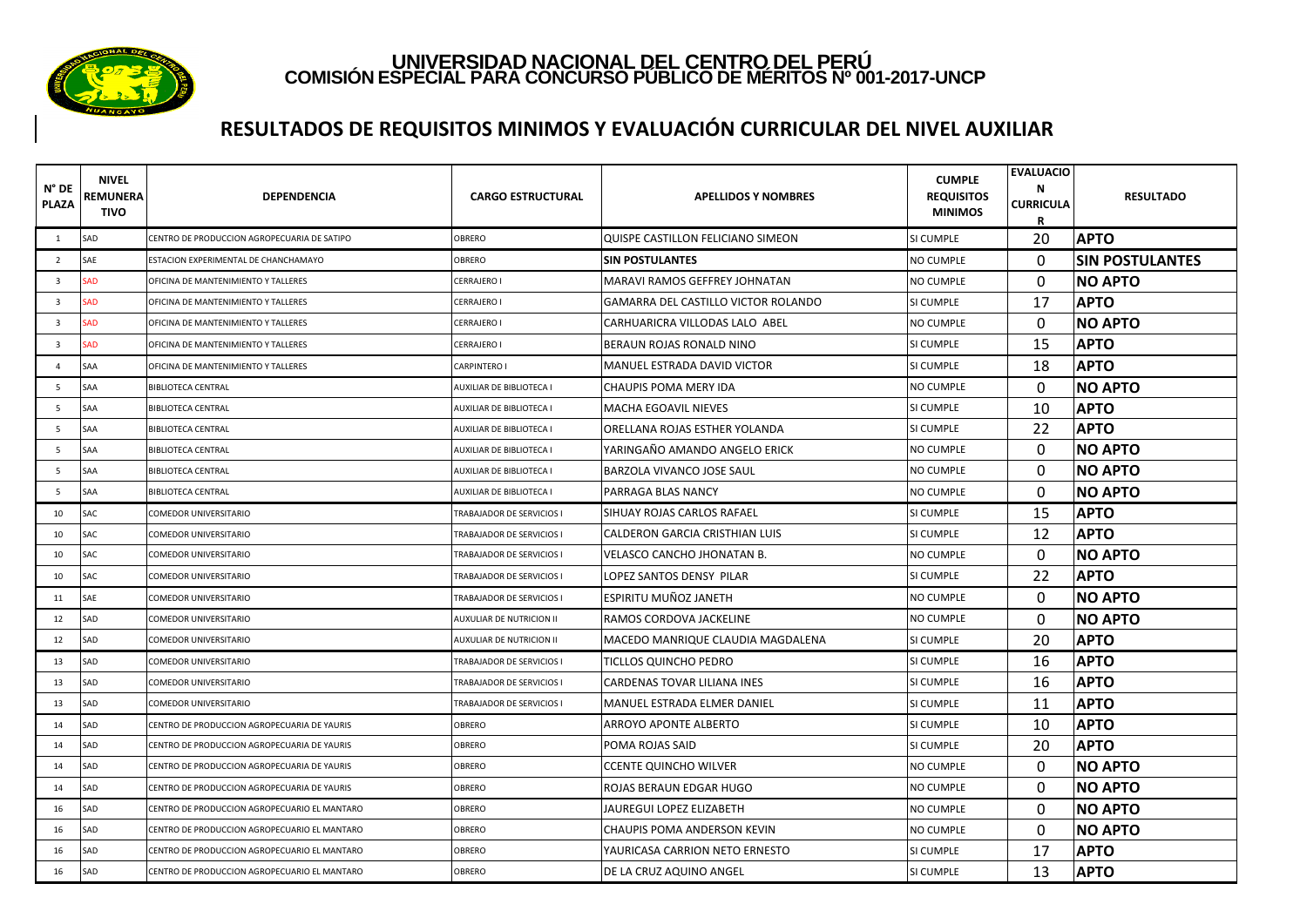| 24 | SAB | <b>BIBLIOTECA CENTRAL</b>                          | <b>AUXILIAR DE BIBLIOTECA I</b> | <b>NO CUMPLE</b><br>IMAMANI MAMANI JUAN CARLOS |                                                | $\Omega$     | <b>NO APTO</b>         |  |
|----|-----|----------------------------------------------------|---------------------------------|------------------------------------------------|------------------------------------------------|--------------|------------------------|--|
| 24 | SAB | <b>BIBLIOTECA CENTRAL</b>                          | <b>NUXILIAR DE BIBLIOTECA I</b> | DE LA CRUZ CAMARENA DE MARTINEZ MARIA ROSA     | SI CUMPLE                                      | 12           | <b>APTO</b>            |  |
| 24 | SAB | <b>BIBLIOTECA CENTRAL</b>                          | <b>NUXILIAR DE BIBLIOTECA I</b> | QUISPEALAYA MEJIA ALEX KENET                   | SI CUMPLE                                      | 24           | <b>APTO</b>            |  |
| 24 | SAB | <b>BIBLIOTECA CENTRAL</b>                          | <b>AUXILIAR DE BIBLIOTECA I</b> | <b>MENDEZ YALLI NORA ANTONIETA</b>             | <b>NO CUMPLE</b>                               | $\mathbf 0$  | <b>NO APTO</b>         |  |
| 24 | SAB | <b>BIBLIOTECA CENTRAL</b>                          | <b>AUXILIAR DE BIBLIOTECA I</b> | MEZA ANDAMAYO CARLOS ARMANDO                   | <b>NO CUMPLE</b>                               | $\Omega$     | <b>NO APTO</b>         |  |
| 26 | SAE | FACULTAD DE INGENEIRUA METALURGICA Y DE MATERIALES | OFICINISTA I                    | <b>RODRIGUEZ BLAS JUDITH</b>                   | SI CUMPLE                                      | 21           | <b>APTO</b>            |  |
| 26 | SAE | FACULTAD DE INGENEIRUA METALURGICA Y DE MATERIALES | OFICINISTA I                    | RAMOS PEREZ MARIA ISABEL                       | SI CUMPLE                                      | 17           | <b>APTO</b>            |  |
| 26 | SAE | FACULTAD DE INGENEIRUA METALURGICA Y DE MATERIALES | OFICINISTA I                    | URETA VILA MARIA DEL PILAR                     | <b>NO CUMPLE</b>                               | 0            | <b>NO APTO</b>         |  |
| 26 | SAE | FACULTAD DE INGENEIRUA METALURGICA Y DE MATERIALES | OFICINISTA I                    | REYNOSO VILLAZANA ROSMERY                      | <b>NO CUMPLE</b>                               | 0            | <b>NO APTO</b>         |  |
| 26 | SAE | FACULTAD DE INGENEIRUA METALURGICA Y DE MATERIALES | OFICINISTA I                    | <b>CAMPOS TORRES MILAGROS ROSARIO</b>          | <b>NO CUMPLE</b>                               | $\Omega$     | <b>NO APTO</b>         |  |
| 26 | SAE | FACULTAD DE INGENEIRUA METALURGICA Y DE MATERIALES | OFICINISTA I                    | PAZ CASQUI KARENTT YULIANA                     | SI CUMPLE                                      | 22           | <b>APTO</b>            |  |
| 26 | SAE | FACULTAD DE INGENEIRUA METALURGICA Y DE MATERIALES | OFICINISTA I                    | ESPINOZA GASPAR JESUS VITORIA                  | SI CUMPLE                                      | 22           | <b>APTO</b>            |  |
| 26 | SAE | FACULTAD DE INGENEIRUA METALURGICA Y DE MATERIALES | OFICINISTA I                    | BORJA MEDINA LIZBETH JAQUELINE                 | <b>NO CUMPLE</b>                               | $\Omega$     | <b>NO APTO</b>         |  |
| 26 | SAE | FACULTAD DE INGENEIRUA METALURGICA Y DE MATERIALES | OFICINISTA I                    | VILCATOMA QUISPE NANCY PAMELA                  | NO CUMPLE                                      | $\Omega$     | <b>NO APTO</b>         |  |
| 26 | SAE | FACULTAD DE INGENEIRUA METALURGICA Y DE MATERIALES | OFICINISTA I                    | SI CUMPLE<br>MEDINA VIDALON CELINA BLANCA      |                                                | 21           | <b>APTO</b>            |  |
| 26 | SAE | FACULTAD DE INGENEIRUA METALURGICA Y DE MATERIALES | OFICINISTA I                    | LICARES ZUÑIGA NANCY PAMELA                    | $\Omega$<br><b>NO APTO</b><br><b>NO CUMPLE</b> |              |                        |  |
| 26 | SAE | FACULTAD DE INGENEIRUA METALURGICA Y DE MATERIALES | OFICINISTA I                    | <b>PALOMINO VILLAFUERTE L</b>                  | SI CUMPLE                                      | 19           | <b>APTO</b>            |  |
| 26 | SAE | FACULTAD DE INGENEIRUA METALURGICA Y DE MATERIALES | OFICINISTA I                    | OLIVERA CASTILLO GABY GERARDA                  | SI CUMPLE                                      | 17           | <b>APTO</b>            |  |
| 29 | SAE | OFICINA DE CONTROL Y DESARROLLO DE PERSONAL        | OFICINISTA I                    | DAVILA SANCHEZ SERGIO JESUS                    | <b>NO CUMPLE</b>                               | $\Omega$     | <b>NO APTO</b>         |  |
| 29 | SAE | OFICINA DE CONTROL Y DESARROLLO DE PERSONAL        | OFICINISTA I                    | <b>PINO SOTO LUIS MIGUEL</b>                   | SI CUMPLE                                      | 22           | <b>APTO</b>            |  |
| 29 | SAE | OFICINA DE CONTROL Y DESARROLLO DE PERSONAL        | OFICINISTA I                    | QUISPE CANCHANYA CANDY CYNTHIA                 | SI CUMPLE                                      | 16           | <b>APTO</b>            |  |
| 29 | SAE | OFICINA DE CONTROL Y DESARROLLO DE PERSONAL        | OFICINISTA I                    | ROJAS RIOS JAQUELINE                           | NO CUMPLE                                      | $\Omega$     | <b>NO APTO</b>         |  |
| 29 | SAE | OFICINA DE CONTROL Y DESARROLLO DE PERSONAL        | OFICINISTA I                    | SANTA CRUZ IPARRAGUIRRE PAOLA MILAGROS         | SI CUMPLE                                      | 13           | <b>APTO</b>            |  |
| 29 | SAE | OFICINA DE CONTROL Y DESARROLLO DE PERSONAL        | OFICINISTA I                    | <b>QUINTEROS SANTIAGO DENIS JANET</b>          | NO CUMPLE                                      | $\mathbf{0}$ | <b>NO APTO</b>         |  |
| 29 | SAE | OFICINA DE CONTROL Y DESARROLLO DE PERSONAL        | OFICINISTA I                    | QUISPE POMA MONICA LILIANA                     | NO CUMPLE                                      | $\Omega$     | <b>NO APTO</b>         |  |
| 29 | SAE | OFICINA DE CONTROL Y DESARROLLO DE PERSONAL        | OFICINISTA I                    | LIMACHI QUISPE LIZ NOEMI                       | NO CUMPLE                                      | $\Omega$     | <b>NO APTO</b>         |  |
| 35 | SAD | CENTRO DE PRODUCCION AGROPECUARIO SATIPO           | <b>OBRERO</b>                   | ARROYO DEL CASTILLO DAVID RAMIRO               | SI CUMPLE                                      | 10           | <b>APTO</b>            |  |
| 36 | SAD | CENTRO DE PRODUCCION AGROPECUARIO SATIPO           | OBRERO                          | <b>SIN POSTULANTES</b>                         | NO CUMPLE                                      | $\Omega$     | <b>SIN POSTULANTES</b> |  |
| 37 | SAB | FACULTAD DE ZOOTECNIA                              | OFICINISTA I                    | AUCALLANCHI CURI MAGALI DEL PILAR              | NO CUMPLE                                      | 0            | <b>NO APTO</b>         |  |
| 37 | SAB | FACULTAD DE ZOOTECNIA                              | OFICINISTA I                    | <b>BALLASCO ANTONIO DAPNNE SHERLY</b>          | <b>NO CUMPLE</b>                               | $\Omega$     | <b>INO APTO</b>        |  |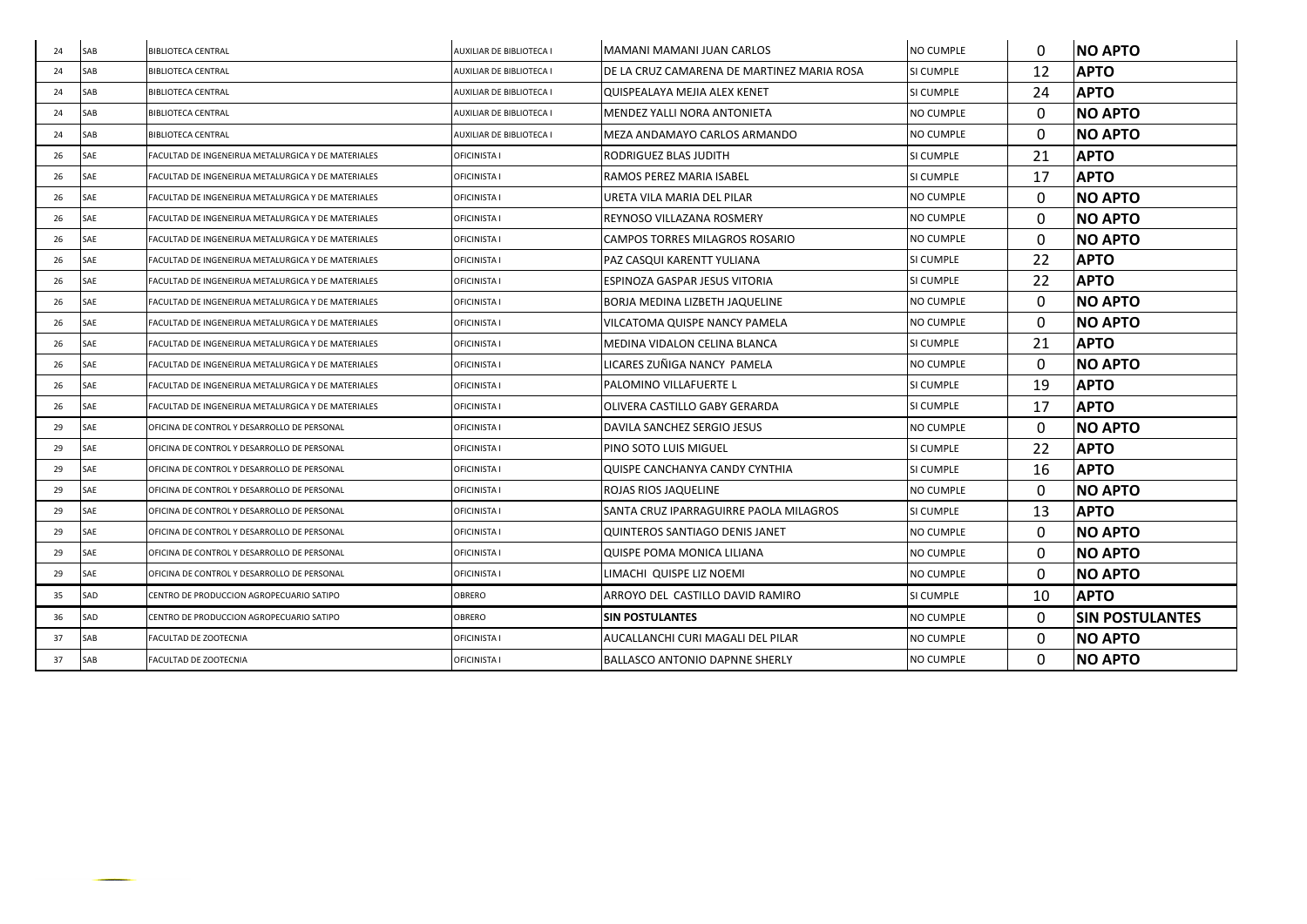

### **RESULTADOS DE REQUISITOS MINIMOS Y EVALUACIÓN CURRICULAR DEL NIVEL TECNICO**

| N° DE<br><b>PLAZA</b> | <b>NIVEL</b><br>REMUNERA<br>TIVO | DEPENDENCIA                                  | <b>CARGO ESTRUCTURAL</b>       | <b>APELLIDOS Y NOMBRES</b>            | <b>CUMPLE</b><br><b>REQUISITOS</b><br><b>MINIMOS</b> | <b>PUNTAJE</b><br><b>EVALUACIO</b><br>N<br><b>CURRICULA</b><br>R | <b>RESULTADO</b>       |
|-----------------------|----------------------------------|----------------------------------------------|--------------------------------|---------------------------------------|------------------------------------------------------|------------------------------------------------------------------|------------------------|
| 6                     | <b>STB</b>                       | <b>BIBLIOTECA CENTRAL</b>                    | TECNICO EN BIBLIOTECA I        | <b>SIN POSTULANTES</b>                | <b>SIN POSTULANTES</b>                               | $-,-$                                                            | <b>SIN POSTULANTES</b> |
| $\overline{7}$        | <b>STA</b>                       | <b>BIBLIOTECA CENTRAL</b>                    | TECNICO EN BIBLIOTECA          | <b>SIN POSTULANTES</b>                | <b>SIN POSTULANTES</b>                               | $-$ . $-$                                                        | <b>SIN POSTULANTES</b> |
| 8                     | <b>STD</b>                       | <b>BIBLIOTECA CENTRAL</b>                    | TECNICO EN BIBLIOTECA          | <b>SIN POSTULANTES</b>                | SIN POSTULANTES                                      | $-$ . $-$                                                        | <b>SIN POSTULANTES</b> |
| 9                     | <b>STB</b>                       | <b>BIBLIOTECA CENTRAL</b>                    | <b>TECNICO EN BIBLIOTECA</b>   | QUISPE ILLESCA JORGE WASHINGTON       | <b>NO CUMPLE</b>                                     | $-$ . $-$                                                        | <b>NO APTO</b>         |
| 9                     | STB                              | <b>BIBLIOTECA CENTRAL</b>                    | TECNICO EN BIBLIOTECA          | CARHUALLANQUI LOPEZ FRANK MICHAEL     | NO CUMPLE                                            | $-1$                                                             | <b>NO APTO</b>         |
| 9                     | <b>STB</b>                       | <b>BIBLIOTECA CENTRAL</b>                    | <b>TECNICO EN BIBLIOTECA</b>   | MARTEL FLORES ANGELUZ YESICA          | SI CUMPLE                                            | 14                                                               | <b>APTO</b>            |
| 9                     | <b>STB</b>                       | <b>BIBLIOTECA CENTRAL</b>                    | <b>TECNICO EN BIBLIOTECA I</b> | CORDOVA GAMARRA RUTH PILAR            | NO CUMPLE                                            | $-1$                                                             | <b>NO APTO</b>         |
| 9                     | <b>STB</b>                       | <b>BIBLIOTECA CENTRAL</b>                    | TECNICO EN BIBLIOTECA I        | CORDOVA GAMARRA LUZ MARIA             | SI CUMPLE                                            | 15                                                               | <b>APTO</b>            |
| 15                    | <b>STA</b>                       | CENTRO DE PRODUCCION METALURGICA DE YAURIS   | TECNICO EN LABORATORIO I       | ROJAS QUISPE JESUS ENRIQUE            | SI CUMPLE                                            | 16                                                               | <b>APTO</b>            |
| 15                    | <b>STA</b>                       | CENTRO DE PRODUCCION METALURGICA DE YAURIS   | TECNICO EN LABORATORIO I       | INGA QUISPE ISABEL YENY               | SI CUMPLE                                            | 12                                                               | <b>APTO</b>            |
| 15                    | <b>STA</b>                       | CENTRO DE PRODUCCION METALURGICA DE YAURIS   | TECNICO EN LABORATORIO I       | PONSECA CUADROS MARIA AURORA          | SI CUMPLE                                            | 17                                                               | <b>APTO</b>            |
| 15                    | <b>STA</b>                       | CENTRO DE PRODUCCION METALURGICA DE YAURIS   | TECNICO EN LABORATORIO I       | YUPANQUI DE LA CRUZ EDINSON           | <b>NO CUMPLE</b>                                     | $-,-$                                                            | <b>NO APTO</b>         |
| 15                    | STA                              | CENTRO DE PRODUCCION METALURGICA DE YAURIS   | TECNICO EN LABORATORIO I       | LOPEZ CHAVEZ WILLIAM YONDER           | SI CUMPLE                                            | 9                                                                | <b>APTO</b>            |
| 17                    | <b>STB</b>                       | CENTRO DE PRODUCCION AGROPECUARIO EL MANTARO | TECNICO ADMINISTRATIVO I       | <b>BEJARANO RODRIGUEZ EDITH</b>       | SI CUMPLE                                            | 21                                                               | <b>APTO</b>            |
| 17                    | <b>STB</b>                       | CENTRO DE PRODUCCION AGROPECUARIO EL MANTARO | TECNICO ADMINISTRATIVO I       | CANCHANYA PAREDES AGNIA LIZBETH       | SI CUMPLE                                            | 30                                                               | <b>APTO</b>            |
| 17                    | <b>STB</b>                       | CENTRO DE PRODUCCION AGROPECUARIO EL MANTARO | TECNICO ADMINISTRATIVO I       | EGOAVIL ESPINOZA ELIZABETH KARINA     | SI CUMPLE                                            | 10                                                               | <b>APTO</b>            |
| 17                    | <b>STB</b>                       | CENTRO DE PRODUCCION AGROPECUARIO EL MANTARO | TECNICO ADMINISTRATIVO I       | DE LA CRUZ MALPARTIDA GABRIELA PAMELA | NO CUMPLE                                            | $-1$                                                             | <b>NO APTO</b>         |
| 17                    | <b>STB</b>                       | CENTRO DE PRODUCCION AGROPECUARIO EL MANTARO | TECNICO ADMINISTRATIVO I       | SALOME ACUÑA VANESSA AMPARO           | <b>NO CUMPLE</b>                                     | $-$ . $-$                                                        | <b>NO APTO</b>         |
| 18                    | <b>STD</b>                       | OFICINA DE CONTROL Y DESARROLLO DE PERSONAL  | TECNICO ADMINISTRATIVO I       | <b>BONIFACIO DIONISIO ISABEL</b>      | NO CUMPLE                                            | $\overline{\phantom{a}}$ .                                       | ∣NO APTO               |
| 18                    | <b>STD</b>                       | OFICINA DE CONTROL Y DESARROLLO DE PERSONAL  | TECNICO ADMINISTRATIVO I       | LOPEZ ALANIA RAFHAEL JUAN             | NO CUMPLE                                            | $\overline{\phantom{a}}$ .                                       | <b>NO APTO</b>         |
| 18                    | <b>STD</b>                       | OFICINA DE CONTROL Y DESARROLLO DE PERSONAL  | TECNICO ADMINISTRATIVO I       | QUISPE SALAS MIGUEL OSCAR             | SI CUMPLE                                            | 13                                                               | <b>APTO</b>            |
| 18                    | <b>STD</b>                       | IOFICINA DE CONTROL Y DESARROLLO DE PERSONAL | TECNICO ADMINISTRATIVO I       | LORET DE MOLA DAVILA RODOLFO          | NO CUMPLE                                            | $-1$                                                             | <b>NO APTO</b>         |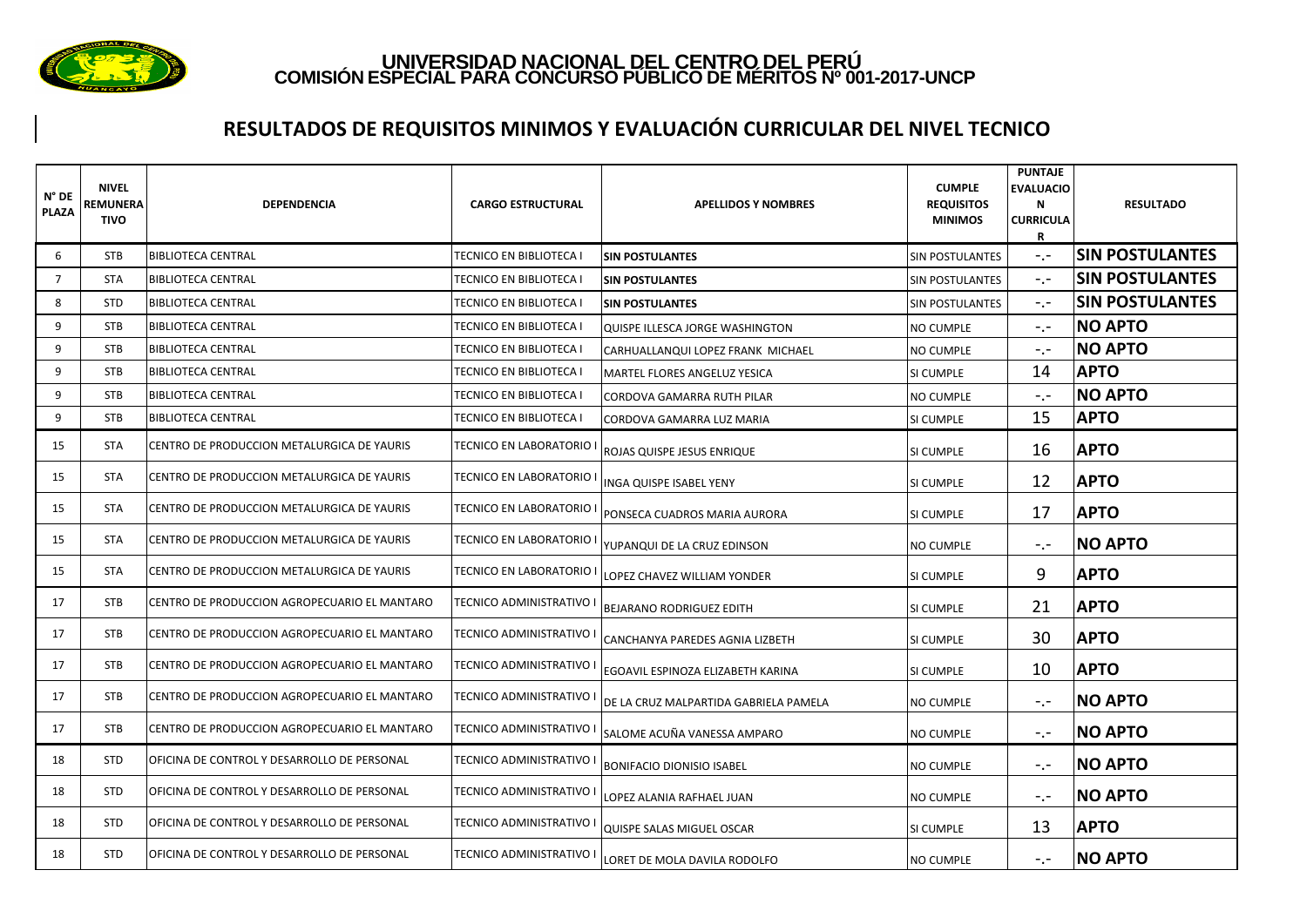| 18 | <b>STD</b> | OFICINA DE CONTROL Y DESARROLLO DE PERSONAL         | TECNICO ADMINISTRATIVO                  | DAVILA CARHUAMACA MAYELA GISSELA                       | NO CUMPLE | $\overline{\phantom{a}}$ . $\overline{\phantom{a}}$                                           | <b>NO APTO</b> |
|----|------------|-----------------------------------------------------|-----------------------------------------|--------------------------------------------------------|-----------|-----------------------------------------------------------------------------------------------|----------------|
| 18 | <b>STD</b> | OFICINA DE CONTROL Y DESARROLLO DE PERSONAL         | TECNICO ADMINISTRATIVO I                | QUISPE CABALLON JENNY BELL                             | NO CUMPLE | $-1$                                                                                          | <b>NO APTO</b> |
| 18 | <b>STD</b> | OFICINA DE CONTROL Y DESARROLLO DE PERSONAL         | TECNICO ADMINISTRATIVO                  | DURAND NUÑEZ CYTHIA MELISSA                            | NO CUMPLE | $\mathord{\hspace{1pt}\text{--}\hspace{1pt}}$ . $\mathord{\hspace{1pt}\text{--}\hspace{1pt}}$ | <b>NO APTO</b> |
| 18 | <b>STD</b> | OFICINA DE CONTROL Y DESARROLLO DE PERSONAL         | TECNICO ADMINISTRATIVO                  | TORPOCO GALA JAVIER LEODAN                             | NO CUMPLE | $-1$                                                                                          | <b>NO APTO</b> |
| 18 | <b>STD</b> | OFICINA DE CONTROL Y DESARROLLO DE PERSONAL         | TECNICO ADMINISTRATIVO I                | SALVADOR FERNANDEZ CARLA NOELIA                        | SI CUMPLE | 15                                                                                            | <b>APTO</b>    |
| 18 | <b>STD</b> | OFICINA DE CONTROL Y DESARROLLO DE PERSONAL         | TECNICO ADMINISTRATIVO I                | VILLAVERDE CABEZA ELIZABETH ANDREA                     | SI CUMPLE | 12                                                                                            | <b>APTO</b>    |
| 18 | <b>STD</b> | OFICINA DE CONTROL Y DESARROLLO DE PERSONAL         | TECNICO ADMINISTRATIVO                  | SOLANO CAMPOS ROSARIO                                  | NO CUMPLE | $\overline{\phantom{a}}$ .                                                                    | <b>NO APTO</b> |
| 18 | <b>STD</b> | OFICINA DE CONTROL Y DESARROLLO DE PERSONAL         | TECNICO ADMINISTRATIVO I                | RUIZ SALAZAR KARINA                                    | NO CUMPLE | $\sim$ . $\sim$                                                                               | <b>NO APTO</b> |
| 18 | <b>STD</b> | OFICINA DE CONTROL Y DESARROLLO DE PERSONAL         | TECNICO ADMINISTRATIVO I                | CARHUALLANQUI LOPEZ ERIKA                              | NO CUMPLE | $-1$                                                                                          | <b>NO APTO</b> |
| 20 | <b>STB</b> | OFICINA DE SERVICIOS GENERALES / AREA AUDIOVISUALES | OPERADOR EQUIPO<br><b>ELECTRONICO I</b> | MAYHUA CRUZ WILFREDO EDGAR                             | NO CUMPLE | $\overline{\phantom{a}}$ .                                                                    | <b>NO APTO</b> |
| 20 | <b>STB</b> | OFICINA DE SERVICIOS GENERALES / AREA AUDIOVISUALES | OPERADOR EQUIPO<br><b>ELECTRONICO I</b> | CARHUAMACA TINOCO MIGUEL ANGEL                         | NO CUMPLE | $-1$                                                                                          | <b>NO APTO</b> |
| 20 | <b>STB</b> | OFICINA DE SERVICIOS GENERALES / AREA AUDIOVISUALES | OPERADOR EQUIPO<br><b>ELECTRONICO I</b> | OBREGON NARVAIZA RAUL                                  | NO CUMPLE | $\overline{\phantom{a}}$ .                                                                    | <b>NO APTO</b> |
| 23 | <b>STC</b> | FACULTAD DE ZOOTECNIA                               | TECNICO EN LABORATORIO I                | VILLAR SALAZAR SHIRLEY DANINA                          | NO CUMPLE | $\mathord{\hspace{1pt}\text{--}\hspace{1pt}}$ . $\mathord{\hspace{1pt}\text{--}\hspace{1pt}}$ | <b>NO APTO</b> |
| 23 | <b>STC</b> | <b>FACULTAD DE ZOOTECNIA</b>                        | TECNICO EN LABORATORIO I                | VILLAVERDE RUTTI MARGARITA                             | NO CUMPLE | $-1$                                                                                          | <b>NO APTO</b> |
| 23 | <b>STC</b> | FACULTAD DE ZOOTECNIA                               | TECNICO EN LABORATORIO I                | CARHUAMACA PAUCARCHUCO GLEDY KARINA                    | SI CUMPLE | 12                                                                                            | <b>APTO</b>    |
| 25 | <b>STB</b> | FACULTAD DE MEDICINA HUMANA                         | TECNICO LABORATORIO I                   | NAVARRO ESTEBAN LILIANA MARTHA                         | SI CUMPLE | 10                                                                                            | <b>APTO</b>    |
| 25 | <b>STB</b> | FACULTAD DE MEDICINA HUMANA                         | TECNICO LABORATORIO I                   | VILCHEZ LAYMITO JHANET NORMA                           | NO CUMPLE | $-1$                                                                                          | <b>NO APTO</b> |
| 28 | <b>STA</b> | OFICINA DE ADMINISTRACION DOCUMENTARIA              | TECNICO ADMINISTRATIVO                  | HUAROC PONCE JHOJAN JESUS                              | NO CUMPLE | $-1$                                                                                          | <b>NO APTO</b> |
| 28 | <b>STA</b> | OFICINA DE ADMINISTRACION DOCUMENTARIA              | TECNICO ADMINISTRATIVO                  | <b>BENDEZU GODOY HARDY</b>                             | SI CUMPLE | 16                                                                                            | <b>APTO</b>    |
| 28 | <b>STA</b> | OFICINA DE ADMINISTRACION DOCUMENTARIA              | TECNICO ADMINISTRATIVO I                | BALDEON CAMARENA DIEGO RAUL                            | NO CUMPLE | $-1$                                                                                          | <b>NO APTO</b> |
| 28 | <b>STA</b> | OFICINA DE ADMINISTRACION DOCUMENTARIA              | TECNICO ADMINISTRATIVO                  | HUAYNALAYA URETA EDILIN                                | SI CUMPLE | 10                                                                                            | <b>APTO</b>    |
| 28 | <b>STA</b> | OFICINA DE ADMINISTRACION DOCUMENTARIA              | TECNICO ADMINISTRATIVO                  | VILLABA ROJAS DENIS SAUL                               | NO CUMPLE | $-1$                                                                                          | <b>NO APTO</b> |
| 28 | <b>STA</b> | OFICINA DE ADMINISTRACION DOCUMENTARIA              |                                         | TECNICO ADMINISTRATIVO I ROJAS SOLANO LILIBETH LETICIA | NO CUMPLE |                                                                                               | <b>NO APTO</b> |
| 28 | <b>STA</b> | OFICINA DE ADMINISTRACION DOCUMENTARIA              | TECNICO ADMINISTRATIVO                  | YSUHUAYLAS OJEDA JOSE LENNON                           | NO CUMPLE | $-$ .-                                                                                        | <b>NO APTO</b> |
| 28 | <b>STA</b> | OFICINA DE ADMINISTRACION DOCUMENTARIA              | TECNICO ADMINISTRATIVO                  | QUISPE CERRON HELEN ELVI                               | SI CUMPLE | 17                                                                                            | <b>APTO</b>    |
| 28 | <b>STA</b> | OFICINA DE ADMINISTRACION DOCUMENTARIA              | TECNICO ADMINISTRATIVO I                | <b>CASTRO ARISTE CESAR</b>                             | NO CUMPLE | $\sim$ . $\sim$                                                                               | <b>NO APTO</b> |
| 28 | <b>STA</b> | OFICINA DE ADMINISTRACION DOCUMENTARIA              | TECNICO ADMINISTRATIVO                  | MALLMA BERTINETTI JORGE LUIS                           | NO CUMPLE | $\mathord{\hspace{1pt}\text{--}\hspace{1pt}}$ . $\mathord{\hspace{1pt}\text{--}\hspace{1pt}}$ | <b>NO APTO</b> |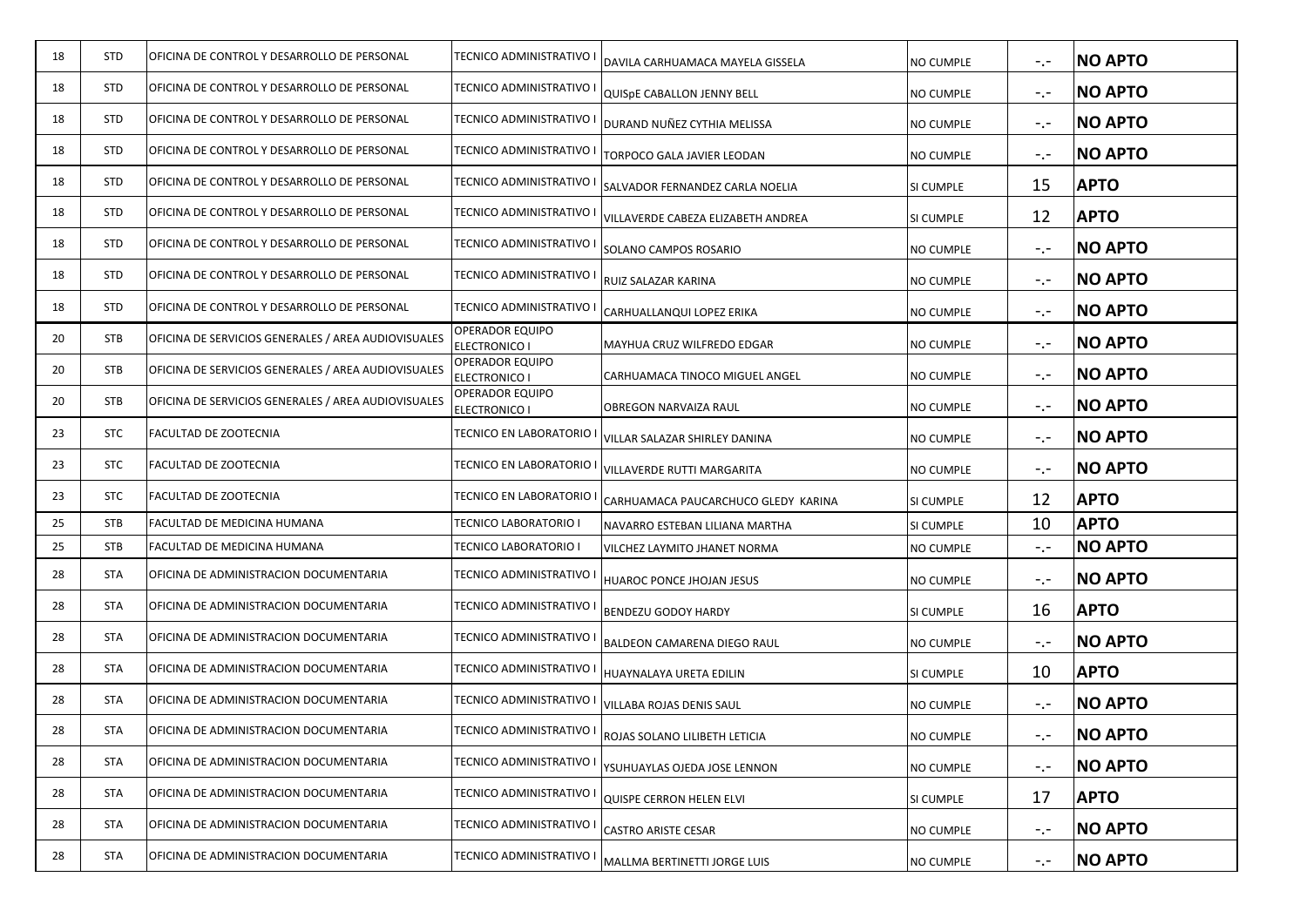| 28 | <b>STA</b> | <b>OFICINA DE ADMINISTRACION DOCUMENTARIA</b> |                                                         | TECNICO ADMINISTRATIVO I ROJAS ARZAPALO ROSARIO ZULEMA<br><b>NO CUMPLE</b> |                  | $-1$ | <b>NO APTO</b> |
|----|------------|-----------------------------------------------|---------------------------------------------------------|----------------------------------------------------------------------------|------------------|------|----------------|
| 28 | <b>STA</b> | <b>OFICINA DE ADMINISTRACION DOCUMENTARIA</b> | <b>TECNICO ADMINISTRATIVO I   PAITAN CASTRO ANTALIA</b> |                                                                            | <b>SI CUMPLE</b> | 16   | <b>APTO</b>    |
|    | <b>STA</b> | <b>FACULTAD DE ANTROPOLOGIA</b>               |                                                         | TECNICO ADMINISTRATIVO I PEÑA PAUCAR JOSE CARLOS                           | <b>SI CUMPLE</b> | 19   | <b>APTO</b>    |
|    | <b>STA</b> | <b>FACULTAD DE ANTROPOLOGIA</b>               |                                                         | TECNICO ADMINISTRATIVO I COHAILA BRAVO NINOSKA NATALY                      | <b>NO CUMPLE</b> | $-1$ | <b>NO APTO</b> |
|    | <b>STA</b> | <b>FACULTAD DE ANTROPOLOGIA</b>               |                                                         | TECNICO ADMINISTRATIVO I   POMA MAYORCA ANGELA PATRICIA                    | <b>SI CUMPLE</b> | 10   | <b>APTO</b>    |
| 32 | <b>STA</b> | <b>UNIDAD DE TRANSPORTES</b>                  | <b>CHOFER III</b>                                       | <b>JALIAGA TOPALAYA ISRAEL</b>                                             | <b>NO CUMPLE</b> | $-1$ | <b>NO APTO</b> |
|    | <b>STA</b> | <b>UNIDAD DE TRANSPORTES</b>                  | <b>CHOFER III</b>                                       | ICARO CARHUANCHO GUIDO ALBERTO                                             | <b>NO CUMPLE</b> | −.−  | <b>NO APTO</b> |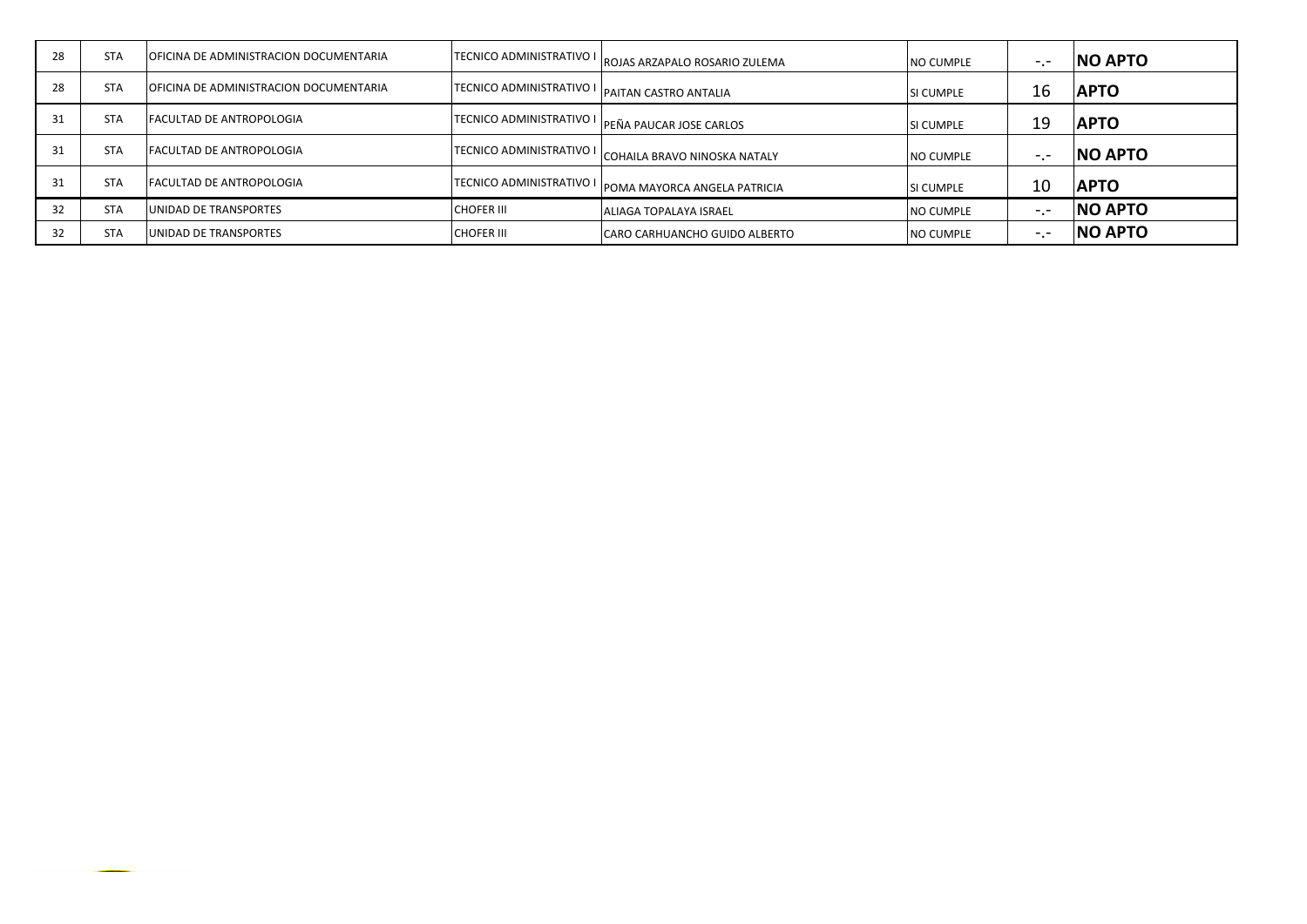

### **RESULTADOS DE REQUISITOS MINIMOS Y EVALUACIÓN CURRICULAR DEL NIVEL PROFESIONAL**

| N° DE<br><b>PLAZA</b> | <b>NIVEL</b><br>REMUNERA<br>TIVO | <b>DEPENDENCIA</b>                              | <b>CARGO ESTRUCTURAL</b>             | <b>APELLIDOS Y NOMBRES</b>            | <b>CUMPLE</b><br><b>REQUISITOS</b><br><b>MINIMOS</b> | <b>PUNTAJE</b><br><b>EVALUACIO</b><br>N<br><b>CURRICULA</b><br>R | <b>RESULTADO</b> |
|-----------------------|----------------------------------|-------------------------------------------------|--------------------------------------|---------------------------------------|------------------------------------------------------|------------------------------------------------------------------|------------------|
| 19                    | <b>SPF</b>                       | ORGANO DE CONTROL INSTITUCIONAL                 | AUDITOR II                           | PAUCAR GOMEZ JINA EVILIN              | <b>NO CUMPLE</b>                                     | 0                                                                | <b>NO APTO</b>   |
| 19                    | <b>SPF</b>                       | ORGANO DE CONTROL INSTITUCIONAL                 | AUDITOR II                           | HUAMANCAJA ACUÑA YELITZA              | <b>NO CUMPLE</b>                                     | 0                                                                | <b>NO APTO</b>   |
| 19                    | <b>SPF</b>                       | ORGANO DE CONTROL INSTITUCIONAL                 | <b>AUDITOR II</b>                    | SALAS MORALES PERCY PAUL              | SI CUMPLE                                            | 20                                                               | <b>APTO</b>      |
| 19                    | <b>SPF</b>                       | ORGANO DE CONTROL INSTITUCIONAL                 | AUDITOR II                           | <b>BAUTISTA NOLASCO SONIA LUZ</b>     | SI CUMPLE                                            | 21                                                               | <b>APTO</b>      |
| 19                    | <b>SPF</b>                       | ORGANO DE CONTROL INSTITUCIONAL                 | <b>AUDITOR II</b>                    | VALLADARES ZACARIAS NATALY YESSENIA   | SI CUMPLE                                            | 24                                                               | <b>APTO</b>      |
| 19                    | <b>SPF</b>                       | ORGANO DE CONTROL INSTITUCIONAL                 | AUDITOR II                           | VERA BALBIN NORA                      | <b>NO CUMPLE</b>                                     | $\mathbf 0$                                                      | <b>NO APTO</b>   |
| 21                    | <b>SPD</b>                       | OFICINA DE ESTUDIOS Y FORMULACION DE PROYECTOS  | ARQUITECTO I                         | RAMOS RODRUGEZ LIZ JOSEFINA           | <b>NO CUMPLE</b>                                     | 0                                                                | <b>NO APTO</b>   |
| 21                    | <b>SPD</b>                       | IOFICINA DE ESTUDIOS Y FORMULACION DE PROYECTOS | <b>ARQUITECTO I</b>                  | <b>IBARRA QUISPE LUSI ALBERTO</b>     | <b>NO CUMPLE</b>                                     | 0                                                                | <b>NO APTO</b>   |
| 21                    | <b>SPD</b>                       | OFICINA DE ESTUDIOS Y FORMULACION DE PROYECTOS  | ARQUITECTO I                         | CAMACLLANQUI CORAHUA FREDDY           | <b>NO CUMPLE</b>                                     | 0                                                                | <b>NO APTO</b>   |
| 21                    | SPD                              | OFICINA DE ESTUDIOS Y FORMULACION DE PROYECTOS  | ARQUITECTO I                         | BRAVO CRUZ JHULIANE MINICA            | SI CUMPLE                                            | 19                                                               | <b>APTO</b>      |
| 22                    | <b>SPC</b>                       | OFICINA DE PLANEAMIENTO Y DESARROLLO            | ASISTENTE<br>ADMINISTRATIVO I        | RACHUMI SAMANIEGO KAHTERINE DEL PILAR | <b>NO CUMPLE</b>                                     | 0                                                                | <b>NO APTO</b>   |
| 22                    | <b>SPC</b>                       | OFICINA DE PLANEAMIENTO Y DESARROLLO            | ASISTENTE<br>ADMINISTRATIVO I        | <b>VIDALON POVIS CINTHIA</b>          | <b>NO CUMPLE</b>                                     | 0                                                                | <b>NO APTO</b>   |
| 22                    | <b>SPC</b>                       | OFICINA DE PLANEAMIENTO Y DESARROLLO            | ASISTENTE<br>ADMINISTRATIVO I        | <b>CASAS SANCHEZ LIZETH</b>           | SI CUMPLE                                            | 12                                                               | <b>APTO</b>      |
| 22                    | <b>SPC</b>                       | OFICINA DE PLANEAMIENTO Y DESARROLLO            | <b>ASISTENTE</b><br>ADMINISTRATIVO I | SALINAS MAYOR MABEL LORENA            | <b>NO CUMPLE</b>                                     | 0                                                                | <b>NO APTO</b>   |
| 22                    | <b>SPC</b>                       | OFICINA DE PLANEAMIENTO Y DESARROLLO            | <b>ASISTENTE</b><br>ADMINISTRATIVO I | CORONEL PANEZ DAVID ELIAS             | <b>NO CUMPLE</b>                                     | 0                                                                | <b>NO APTO</b>   |
| 22                    | <b>SPC</b>                       | OFICINA DE PLANEAMIENTO Y DESARROLLO            | <b>ASISTENTE</b><br>ADMINISTRATIVO I | CHAHUAYO ARANA JHOVANA                | NO CUMPLE                                            | 0                                                                | <b>NO APTO</b>   |
| 22                    | <b>SPC</b>                       | OFICINA DE PLANEAMIENTO Y DESARROLLO            | <b>ASISTENTE</b><br>ADMINISTRATIVO I | PEREZ AROTENGO SAMUEL                 | <b>NO CUMPLE</b>                                     | 0                                                                | <b>NO APTO</b>   |
| 22                    | <b>SPC</b>                       | OFICINA DE PLANEAMIENTO Y DESARROLLO            | ASISTENTE<br>ADMINISTRATIVO I        | ORTEGA ALBINO DEYSI REYDA             | <b>NO CUMPLE</b>                                     | 0                                                                | <b>NO APTO</b>   |
| 27                    | <b>SPE</b>                       | OFICINA DE PRESUPUESTO                          | <b>ASISTENTE</b><br>ADMINISTRATIVO I | <b>QUISPE GARAY CIRO LUCIO</b>        | SI CUMPLE                                            | 18                                                               | <b>APTO</b>      |
| 27                    | <b>SPE</b>                       | <b>OFICINA DE PRESUPUESTO</b>                   | <b>ASISTENTE</b><br>ADMINISTRATIVO I | LAUREANO VALENZUELA MIRIAM            | SI CUMPLE                                            | 18                                                               | <b>APTO</b>      |
| 30                    | <b>SPB</b>                       | OFICINA GENERAL DE GESTION DEL TALENTO HUMANO   | ASISTENTE<br>ADMINISTRATIVO I        | <b>BENDEZU ALARCON KAREN</b>          | <b>NO CUMPLE</b>                                     | 0                                                                | <b>NO APTO</b>   |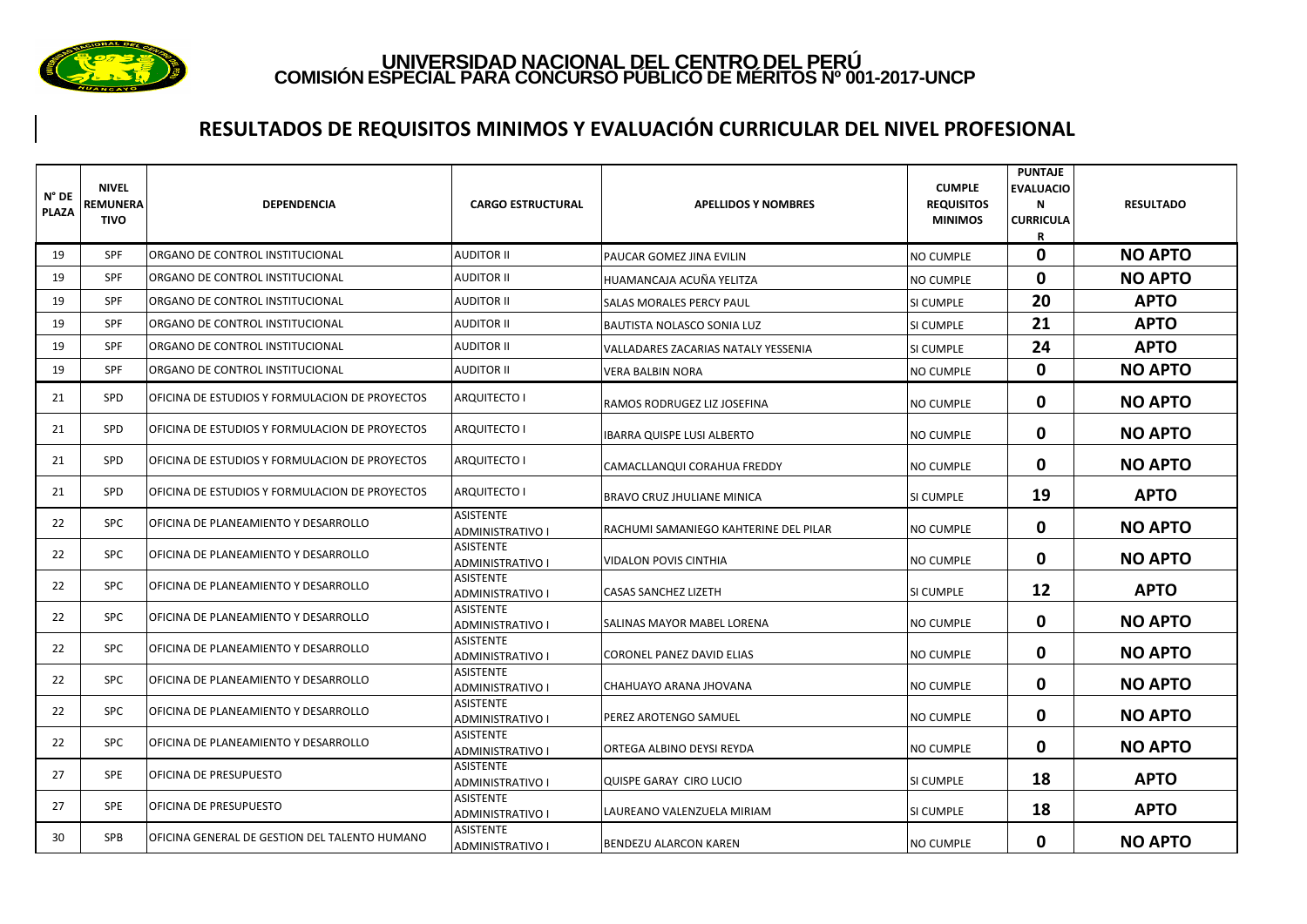| 30 | SPB        | OFICINA GENERAL DE GESTION DEL TALENTO HUMANO | ASISTENTE<br><b>ADMINISTRATIVO I</b>        | HILARIO MEZA MARISOL             | <b>NO CUMPLE</b> | 0  | <b>NO APTO</b> |
|----|------------|-----------------------------------------------|---------------------------------------------|----------------------------------|------------------|----|----------------|
| 30 | SPB        | OFICINA GENERAL DE GESTION DEL TALENTO HUMANO | ASISTENTE                                   |                                  |                  |    |                |
|    |            |                                               | <b>ADMINISTRATIVO I</b>                     | CHIPANA FERNANDEZ KAREN CRISTINA | <b>NO CUMPLE</b> | 0  | <b>NO APTO</b> |
| 30 | <b>SPB</b> | OFICINA GENERAL DE GESTION DEL TALENTO HUMANO | ASISTENTE<br><b>ADMINISTRATIVO I</b>        | DEL POZO MEZA DEYCY FIORELA      | <b>NO CUMPLE</b> | 0  | <b>NO APTO</b> |
| 30 | SPB        | OFICINA GENERAL DE GESTION DEL TALENTO HUMANO | <b>ASISTENTE</b><br><b>ADMINISTRATIVO I</b> | NUÑEZ ANCASSI NADIA LUISA        | <b>NO CUMPLE</b> | 0  | <b>NO APTO</b> |
|    |            |                                               | ASISTENTE                                   |                                  |                  |    |                |
| 30 | SPB        | OFICINA GENERAL DE GESTION DEL TALENTO HUMANO | ADMINISTRATIVO I                            | VILLAVERDE HUAMANI BIANCA MAGALY | <b>NO CUMPLE</b> | 0  | <b>NO APTO</b> |
| 30 | SPB        | OFICINA GENERAL DE GESTION DEL TALENTO HUMANO | ASISTENTE<br><b>ADMINISTRATIVO I</b>        | ITURRIZAGA CALDERON LIZ ANGELA   | <b>NO CUMPLE</b> | 0  | <b>NO APTO</b> |
| 30 | <b>SPB</b> | OFICINA GENERAL DE GESTION DEL TALENTO HUMANO | ASISTENTE<br><b>ADMINISTRATIVO I</b>        | VASQUEZ ORIHUELA JOSUE RAUL      | <b>NO CUMPLE</b> | 0  | <b>NO APTO</b> |
| 30 | SPB        | OFICINA GENERAL DE GESTION DEL TALENTO HUMANO | <b>ASISTENTE</b>                            |                                  |                  |    | <b>NO APTO</b> |
|    |            |                                               | <b>ADMINISTRATIVO I</b>                     | GARCIA CHAMORRO JULIA CESAR      | <b>NO CUMPLE</b> | 0  |                |
| 30 | <b>SPB</b> | OFICINA GENERAL DE GESTION DEL TALENTO HUMANO | ASISTENTE<br><b>ADMINISTRATIVO I</b>        | ROJAS URIBE MARIBEL              | <b>NO CUMPLE</b> | 0  | <b>NO APTO</b> |
| 30 | <b>SPB</b> | OFICINA GENERAL DE GESTION DEL TALENTO HUMANO | ASISTENTE<br>ADMINISTRATIVO I               | ALIKHAN CALIZAYA MARGOTH CELIA   | <b>NO CUMPLE</b> | 0  | <b>NO APTO</b> |
| 30 | SPB        | OFICINA GENERAL DE GESTION DEL TALENTO HUMANO | <b>ASISTENTE</b><br>ADMINISTRATIVO I        | ROMERO ORDOÑEZ JHON ANGEL        | SI CUMPLE        | 19 | <b>APTO</b>    |
|    |            |                                               | <b>ASISTENTE</b>                            |                                  |                  |    |                |
| 30 | SPB        | OFICINA GENERAL DE GESTION DEL TALENTO HUMANO | <b>ADMINISTRATIVO I</b>                     | ROJAS URIBE WILFREDO MAURO       | <b>NO CUMPLE</b> | 0  | <b>NO APTO</b> |
| 30 | <b>SPB</b> | OFICINA GENERAL DE GESTION DEL TALENTO HUMANO | ASISTENTE<br><b>ADMINISTRATIVO I</b>        | <b>GUTARRA DAHUA ALEXANDER</b>   | <b>NO CUMPLE</b> | 0  | <b>NO APTO</b> |
| 33 | <b>SPB</b> | OFICINA GENERAL DE BIENESTAR UNIVERSITARIO    | ASISTENTA EN SERVICIO                       |                                  |                  |    |                |
|    |            |                                               | SOCIAL I                                    | DIAZ REYES MERCEDES ZENINA       | SI CUMPLE        | 19 | <b>APTO</b>    |
| 33 | SPB        | OFICINA GENERAL DE BIENESTAR UNIVERSITARIO    | <b>ASISTENTA EN SERVICIO</b><br>SOCIAL I    | LLACUA JAVIER MARIBEL MONICA     | SI CUMPLE        | 17 | <b>APTO</b>    |
| 33 | SPB        | OFICINA GENERAL DE BIENESTAR UNIVERSITARIO    | ASISTENTA EN SERVICIO                       |                                  |                  |    |                |
|    |            |                                               | SOCIAL I                                    | HUARI MATOS VIOLETA ROCIO        | SI CUMPLE        | 12 | <b>APTO</b>    |
| 33 | <b>SPB</b> | OFICINA GENERAL DE BIENESTAR UNIVERSITARIO    | ASISTENTA EN SERVICIO<br>SOCIAL I           | CARHUANCHO CAPCHA GIOVANA MARINA | <b>NO CUMPLE</b> | 0  | <b>NO APTO</b> |
| 33 | <b>SPB</b> | OFICINA GENERAL DE BIENESTAR UNIVERSITARIO    | ASISTENTA EN SERVICIO                       |                                  |                  |    |                |
|    |            |                                               | SOCIAL I                                    | HIDALGO BRAVO NELCY CELIA        | SI CUMPLE        | 18 | <b>APTO</b>    |
| 33 | SPB        | OFICINA GENERAL DE BIENESTAR UNIVERSITARIO    | <b>ASISTENTA EN SERVICIO</b><br>SOCIAL I    | QUIÑONES CUEVAS LINA MARTIZA     | SI CUMPLE        | 13 | <b>APTO</b>    |
|    |            |                                               | ASISTENTA EN SERVICIO                       |                                  |                  |    |                |
| 33 | <b>SPB</b> | OFICINA GENERAL DE BIENESTAR UNIVERSITARIO    | SOCIAL I                                    | FRISANCHO AIRE FLOR ESTEFANIA    | <b>NO CUMPLE</b> | 0  | <b>NO APTO</b> |
| 33 | SPB        | OFICINA GENERAL DE BIENESTAR UNIVERSITARIO    | <b>ASISTENTA EN SERVICIO</b><br>SOCIAL I    | RIVERA PERALTA EVELIN KARINA     | SI CUMPLE        | 12 | <b>APTO</b>    |
|    |            |                                               | ASISTENTA EN SERVICIO                       |                                  |                  |    |                |
| 33 | SPB        | OFICINA GENERAL DE BIENESTAR UNIVERSITARIO    | SOCIAL I                                    | LOYOLA MALQUI IMELBA PILAR       | <b>SI CUMPLE</b> | 15 | <b>APTO</b>    |
| 33 | SPB        | OFICINA GENERAL DE BIENESTAR UNIVERSITARIO    | ASISTENTA EN SERVICIO<br>SOCIAL I           | VILCAPOMA CASTRO ANGELICA MARIA  | NO CUMPLE        | 0  | <b>NO APTO</b> |
| 34 | SPD        | CENTRO DE PRODUCCION AGROPECUARIO EL MANTARO  | ASISTENTE SERVICIO DE                       |                                  |                  |    |                |
|    |            |                                               | RECURSOS NATURALES                          | NINAHUANCA TOCAS CECILIA ANTONY  | SI CUMPLE        | 19 | <b>APTO</b>    |
|    |            |                                               |                                             |                                  |                  |    |                |
| 34 | SPD        | CENTRO DE PRODUCCION AGROPECUARIO EL MANTARO  | ASISTENTE SERVICIO DE<br>RECURSOS NATURALES | ACOSTA SARAPURA MARIA JULIA      | <b>NO CUMPLE</b> | 0  | <b>NO APTO</b> |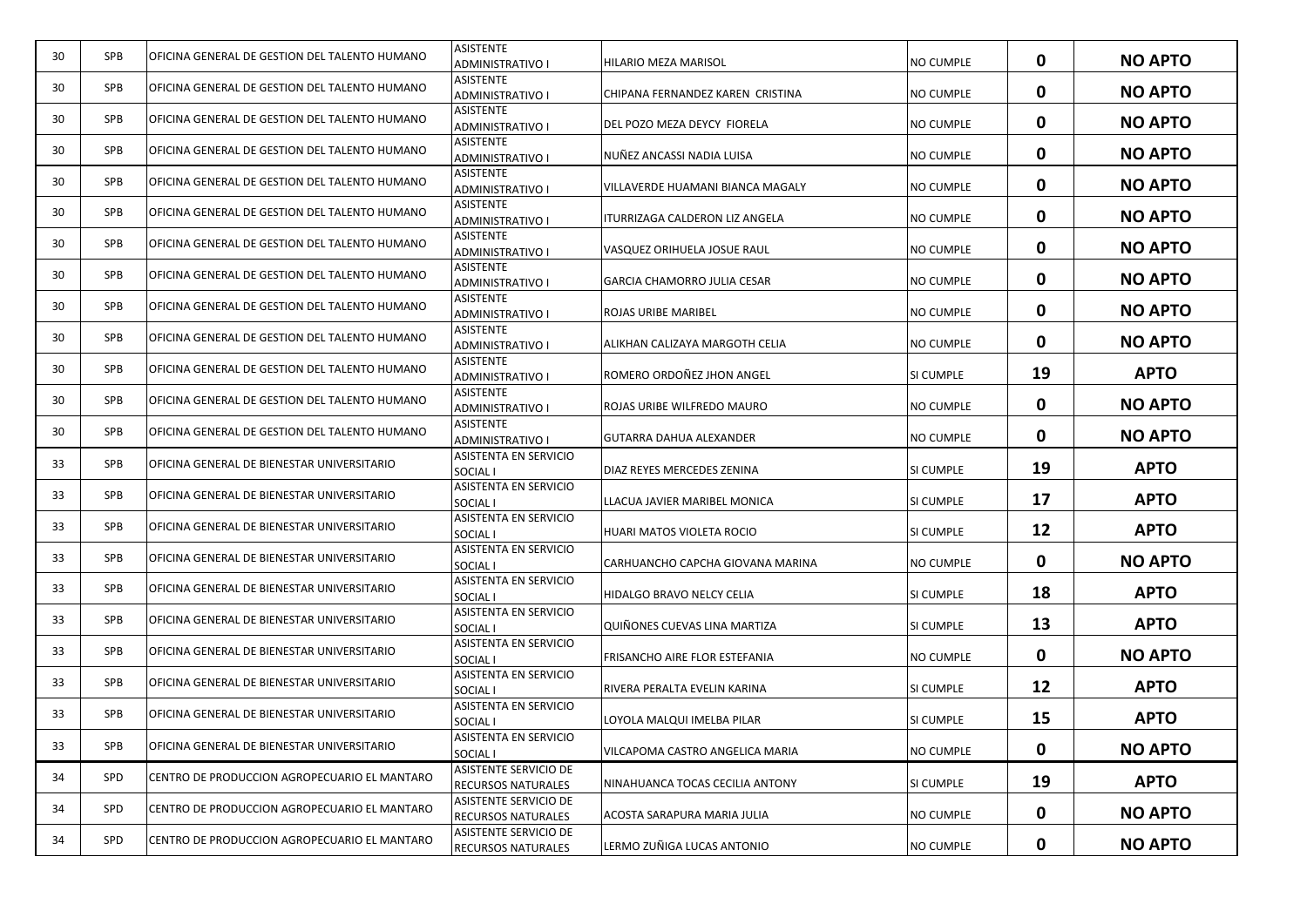| SPD        | CENTRO DE PRODUCCION AGROPECUARIO EL MANTARO | <b>ASISTENTE SERVICIO DE</b><br><b>RECURSOS NATURALES</b> | LOYOLA GARCIA JACKELINE JHAJAIDA  | <b>SI CUMPLE</b> | 16 | <b>APTO</b> |
|------------|----------------------------------------------|-----------------------------------------------------------|-----------------------------------|------------------|----|-------------|
| SPD        | CENTRO DE PRODUCCION AGROPECUARIO EL MANTARO | ASISTENTE SERVICIO DE<br><b>RECURSOS NATURALES</b>        | <b>SUYURI FELIX LALY CAROLINA</b> | <b>SI CUMPLE</b> | 11 | <b>APTO</b> |
| SPD        | CENTRO DE PRODUCCION AGROPECUARIO EL MANTARO | <b>ASISTENTE SERVICIO DE</b><br><b>RECURSOS NATURALES</b> | BUENO ECHEVARRIA BERTHA BEATRIZ   | SI CUMPLE        | 19 | <b>APTO</b> |
| <b>SPD</b> | CENTRO DE PRODUCCION AGROPECUARIO EL MANTARO | <b>ASISTENTE SERVICIO DE</b><br><b>RECURSOS NATURALES</b> | <b>SINCHE ORDOÑEZ NELSON</b>      | SI CUMPLE        | 17 | <b>APTO</b> |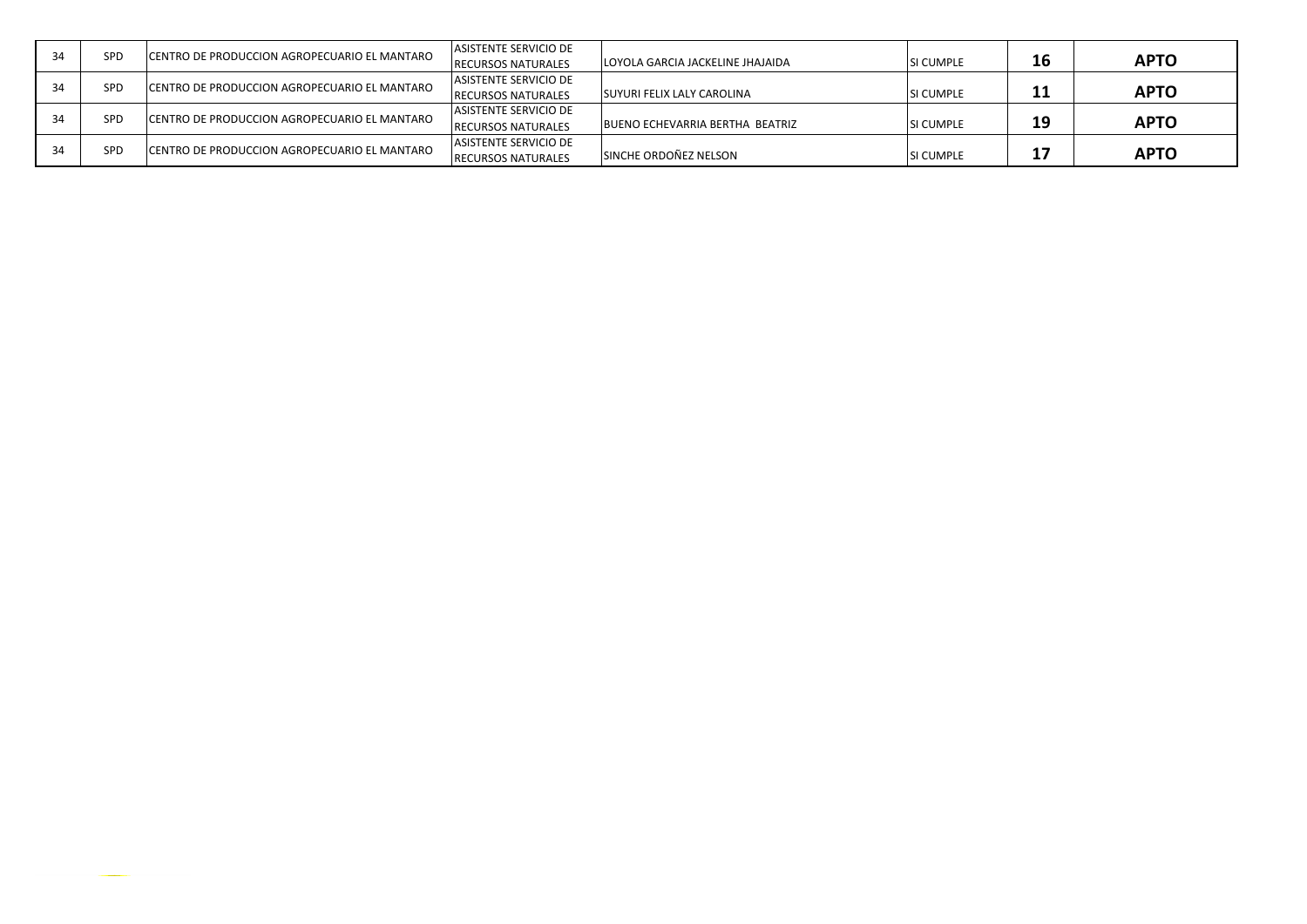

## **RESULTADOS DE REQUISITOS MINIMOS Y EVALUACIÓN CURRICULAR PROFESIONALES DE LA SALUD**

| $N^{\circ}$ DE<br><b>PLAZA</b> | <b>NIVEL</b><br><b>REMUNERA</b><br><b>TIVO</b> | <b>DEPENDENCIA</b>   | <b>CARGO ESTRUCTURAL</b>    | <b>APELLIDOS Y NOMBRES</b>             | <b>CUMPLE</b><br><b>REQUISITOS</b><br><b>MINIMOS</b> | <b>PUNTAJE</b><br><b>EVALUACIO</b><br>N<br><b>CURRICULA</b> | <b>RESULTADO</b> |
|--------------------------------|------------------------------------------------|----------------------|-----------------------------|----------------------------------------|------------------------------------------------------|-------------------------------------------------------------|------------------|
| $S-03$                         | S <sub>5</sub>                                 | <b>CENTRO MEDICO</b> | <b>CIRUJANO DENTISTA IV</b> | BALTAZAR AQUINO HERNAN ANTONIO         | SI CUMPLE                                            | 14                                                          | <b>APTO</b>      |
| $S-03$                         | S <sub>5</sub>                                 | <b>CENTRO MEDICO</b> | CIRUJANO DENTISTA IV        | CARHUAMACA MUÑOZ KARINA ELIZABEETH     | SI CUMPLE                                            | 17                                                          | <b>APTO</b>      |
| $S-03$                         | S5                                             | <b>CENTRO MEDICO</b> | CIRUJANO DENTISTA IV        | IDE LA CRUZ VICUÑA LUPE GEOVANNA       | <b>SI CUMPLE</b>                                     | 16                                                          | <b>APTO</b>      |
| $S-03$                         | S <sub>5</sub>                                 | <b>CENTRO MEDICO</b> | CIRUJANO DENTISTA IV        | MAYTA ROMANI MARIELA DEL PILAR         | <b>NO CUMPLE</b>                                     | 0                                                           | <b>NO APTO</b>   |
| $S-03$                         | S <sub>5</sub>                                 | <b>CENTRO MEDICO</b> | CIRUJANO DENTISTA IV        | <b>MORALES IPARRAGUIRRE HUGO MATEO</b> | <b>NO CUMPLE</b>                                     | 0                                                           | <b>NO APTO</b>   |
| $S-03$                         | S <sub>5</sub>                                 | <b>CENTRO MEDICO</b> | <b>CIRUJANO DENTISTA IV</b> | IPEREZ CAMBORDA MANUEL ANTONIO         | <b>SI CUMPLE</b>                                     | 18                                                          | <b>APTO</b>      |
| $S-03$                         | S <sub>5</sub>                                 | <b>CENTRO MEDICO</b> | <b>CIRUJANO DENTISTA IV</b> | QUINTANILLA RAUCH CARLOS CARLOS MANUEL | SI CUMPLE                                            | 19                                                          | <b>APTO</b>      |
| $S-03$                         | S <sub>5</sub>                                 | <b>CENTRO MEDICO</b> | <b>CIRUJANO DENTISTA IV</b> | ROJAS HILARIO LUIS ALBERTO             | SI CUMPLE                                            | 17                                                          | <b>APTO</b>      |
| $S-03$                         | S <sub>5</sub>                                 | <b>CENTRO MEDICO</b> | <b>CIRUJANO DENTISTA IV</b> | <b>SOTO AREVALO RICHARD FREDDY</b>     | SI CUMPLE                                            | 14                                                          | <b>APTO</b>      |
| $S-03$                         | S <sub>5</sub>                                 | <b>CENTRO MEDICO</b> | <b>CIRUJANO DENTISTA IV</b> | SURICHAQUI SALINAS MARTIN              | SI CUMPLE                                            | 25                                                          | <b>APTO</b>      |
| $S-03$                         | S <sub>5</sub>                                 | <b>CENTRO MEDICO</b> | <b>CIRUJANO DENTISTA IV</b> | VENTURA ALIAGA CARLOS WILLIAM          | SI CUMPLE                                            | 19                                                          | <b>APTO</b>      |
| $S-03$                         | S <sub>5</sub>                                 | <b>CENTRO MEDICO</b> | <b>CIRUJANO DENTISTA IV</b> | VERA BERRROCAL FLOR DE MARIA           | SI CUMPLE                                            | 23                                                          | <b>APTO</b>      |